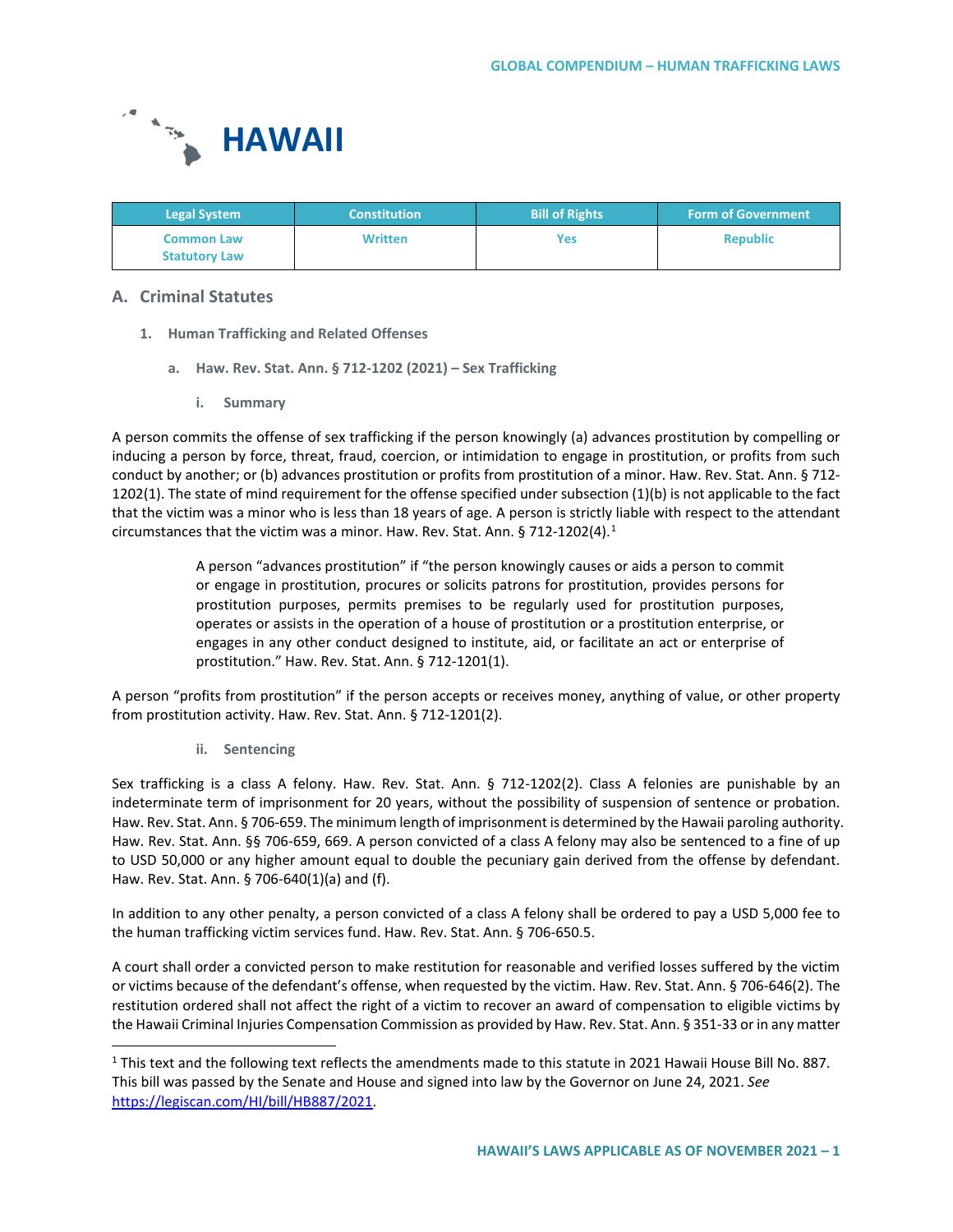provided by law; provided that any amount of restitution actually recovered by the victim under this section shall be deducted from any award under section 351-33. Haw. Rev. Stat. Ann. § 706-646(5). In ordering restitution, the court shall not consider the defendant's ability to make restitution in determining the amount of restitution to order. Restitution shall be a dollar amount that is sufficient to reimburse any victim fully for losses, including, but not limited to: (a) the full value of stolen or damaged property, as determined by replacement costs of like property, or the actual or estimated cost of repair, if repair is possible; (b) medical expenses, which shall include mental health treatment, counseling, and therapy; (c) funeral and burial expenses; and (d) lost earnings, which shall include paid leave. Haw. Rev. Stat. Ann. § 706-646(3).

# **iii. Statute of Limitations**

A prosecution for sex trafficking may be commenced at any time. Haw. Rev. Stat. Ann. § 701-108(1). Class A felonies have a statute of limitations of six years. Haw. Rev. Stat. Ann. § 701-108(2)(b). The period of limitation does not run during any time while the accused is continuously absent from the state or has no reasonably ascertainable place of abode or work within the state, but this provision cannot extend the period of limitation by more than four years. Haw. Rev. Stat. Ann. § 701-108(6)(a).

- **b. Haw. Rev. Stat. Ann. § 712-\_\_\_ (2021) – Commercial Sexual Exploitation**
	- **i. Summary**

A person commits the offense of commercial sexual exploitation if the person provides, agrees to provide, or offers to provide a fee of anything of value to another to engage in sexual conduct. Haw. Rev. Stat. Ann. § 71[2](#page-1-0)- $\cdot$ .

"Sexual conduct" means "sexual penetration," "deviate sexual intercourse," or "sexual contact," as those terms are defined in section 707-700, or "sadomasochistic abuse" as defined in section 707–752. Haw. Rev. Stat. Ann. §§ 712- (2); 712-1200(2).

**ii. Sentencing**

Commercial sexual exploitation is a petty misdemeanor but can be a class C felony if the person who commits the offense does so in reckless disregard of the fact that the person exploited is a victim of sex trafficking. Haw. Rev. Stat. Ann. § 712- .

A person who has been convicted of a class C felony may be sentenced to an indeterminate term of imprisonment up to five years. Haw. Rev. Stat. Ann. § 706-660(1)(b). The minimum length of imprisonment shall be determined by the Hawaii paroling authority. Haw. Rev. Stat. Ann. §§ 706-660(1), 669. A person convicted of a class C felony may also be sentenced to a fine of up to USD 10,000 or any higher amount equal to double the pecuniary gain derived from the offense by defendant. Haw. Rev. Stat. Ann. § 706-640(1)(c) and (f). Haw. Rev. Stat. Ann. § 706-640(1)(a).

In addition to any other penalty, a person convicted of a class C felony shall be ordered to pay a USD 1,000 fee to the human trafficking victim services fund. Haw. Rev. Stat. Ann. § 706-650.5.

A court shall order a convicted person to make restitution for reasonable and verified losses suffered by the victim or victims because of the defendant's offense, when requested by the victim. Haw. Rev. Stat. Ann. § 706-646(2). The restitution ordered shall not affect the right of a victim to recover an award of compensation to eligible victims by the Hawaii Criminal Injuries Compensation Commission as provided by Haw. Rev. Stat. Ann. § 351-33 or in any matter provided by law; provided that any amount of restitution actually recovered by the victim under this section shall be deducted from any award under section 351-33. Haw. Rev. Stat. Ann. § 706-646(5). In ordering restitution, the court shall not consider the defendant's ability to make restitution in determining the amount of restitution to order. Restitution shall be a dollar amount that is sufficient to reimburse any victim fully for losses, including, but not limited

<span id="page-1-0"></span><sup>&</sup>lt;sup>2</sup> See footnote 1. Under the enacted legislation, Chapter 712, Hawaii Revised Statutes, was amended by adding a new section "to be appropriately designated."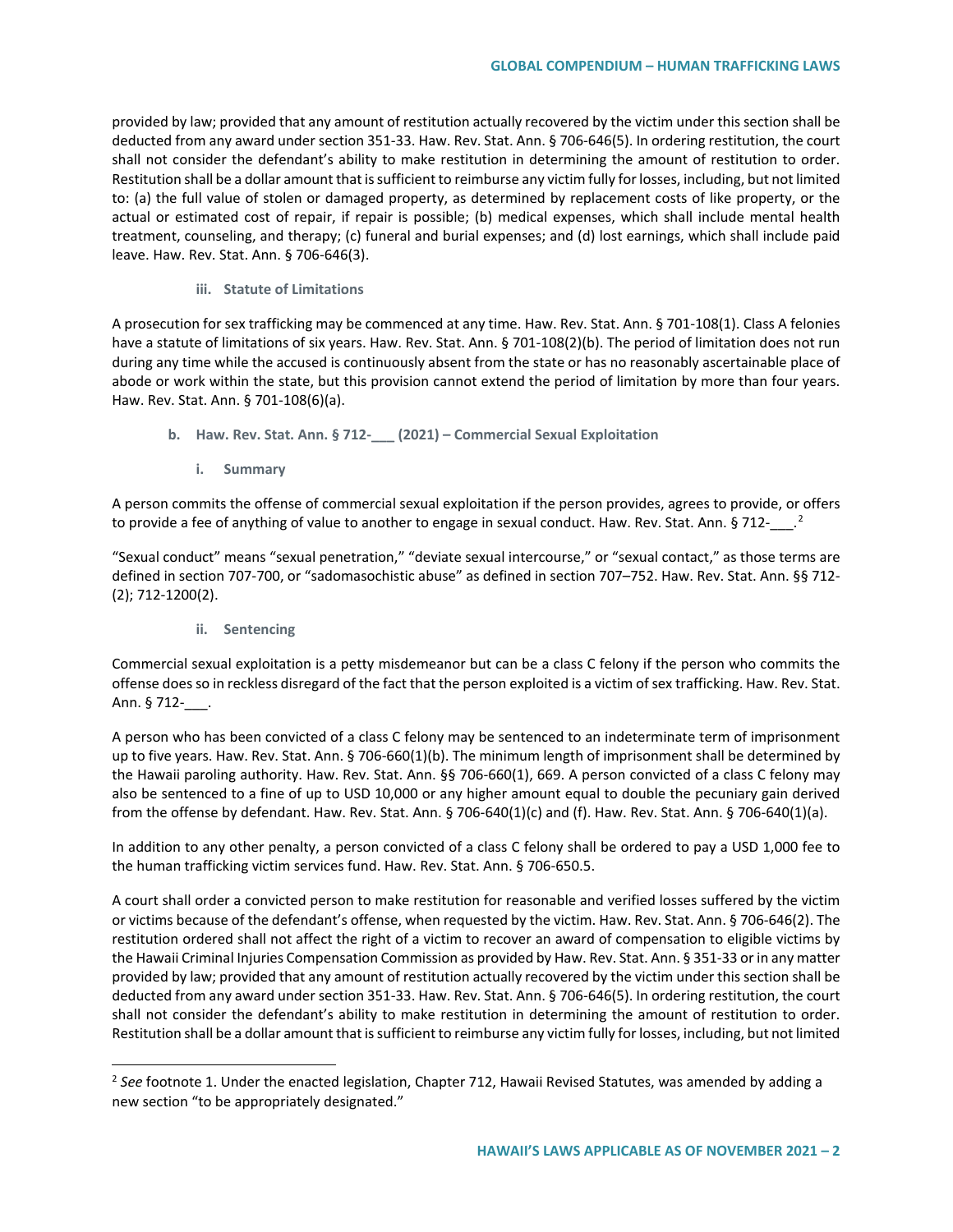to: (a) the full value of stolen or damaged property, as determined by replacement costs of like property, or the actual or estimated cost of repair, if repair is possible; (b) medical expenses, which shall include mental health treatment, counseling, and therapy; (c) funeral and burial expenses; and (d) lost earnings, which shall include paid leave. Haw. Rev. Stat. Ann. § 706-646(3).

#### **iii. Statute of Limitations**

Class C felonies have a statute of limitations of three years. Haw. Rev. Stat. Ann. § 701-108(2)(d). The period of limitation does not run during any time while the accused is continuously absent from the state or has no reasonably ascertainable place of abode or work within the state, but this provision cannot extend the period of limitation by more than four years. Haw. Rev. Stat. Ann. § 701-108(6)(a).

- **c. Haw. Rev. Stat. Ann. § 712-1203 (2016) – Promoting Prostitution**
	- **i. Summary**

A person commits the offense of promoting prostitution if the person knowingly advances or profits from prostitution. Haw. Rev. Stat. Ann. § 712-103(1).

**ii. Sentencing**

Promoting prostitution is a class B felony. Haw. Rev. Stat. Ann. § 712-103(2). A person who has been convicted of a class B felony may be sentenced to an indeterminate term of imprisonment up to 10 years. Haw. Rev. Stat. Ann. § 706-660(1)(a). The minimum length of imprisonment is determined by the Hawaii paroling authority. Haw. Rev. Stat. Ann. §§ 706-659(1), 669. A person convicted of a class B felony may also be sentenced to a fine of up to USD 10,000 or any higher amount equal to double the pecuniary gain derived from the offense by defendant. Haw. Rev. Stat. Ann. § 706-640(1)(b) and (f).

In addition to any other penalty, a person convicted of a class B felony shall be ordered to pay an additional USD 2,500 to the human trafficking victim services fund. Haw. Rev. Stat. Ann. § 706-650.5.

A court shall order a convicted person to make restitution for reasonable and verified losses suffered by the victim or victims because of the defendant's offense, when requested by the victim. Haw. Rev. Stat. Ann. § 706-646(2). The restitution ordered shall not affect the right of a victim to recover an award of compensation to eligible victims by the Hawaii Criminal Injuries Compensation Commission as provided by Haw. Rev. Stat. Ann. § 351-33 or in any matter provided by law; provided that any amount of restitution actually recovered by the victim under this section shall be deducted from any award under section 351-33. Haw. Rev. Stat. Ann. § 706-646(5). In ordering restitution, the court shall not consider the defendant's ability to make restitution in determining the amount of restitution to order. Restitution shall be a dollar amount that is sufficient to reimburse any victim fully for losses, including, but not limited to: (a) the full value of stolen or damaged property, as determined by replacement costs of like property, or the actual or estimated cost of repair, if repair is possible; (b) medical expenses, which shall include mental health treatment, counseling, and therapy; (c) funeral and burial expenses; and (d) lost earnings, which shall include paid leave. Haw. Rev. Stat. Ann. § 706-646(3).

## **iii. Statute of Limitations**

Class B felonies have a statute of limitations of three years. Haw. Rev. Stat. Ann. § 701-108(2)(d). The period of limitation does not run during any time while the accused is continuously absent from the state or has no reasonably ascertainable place of abode or work within the state, but this provision cannot extend the period of limitation by more than four years. Haw. Rev. Stat. Ann. § 701-108(6)(a).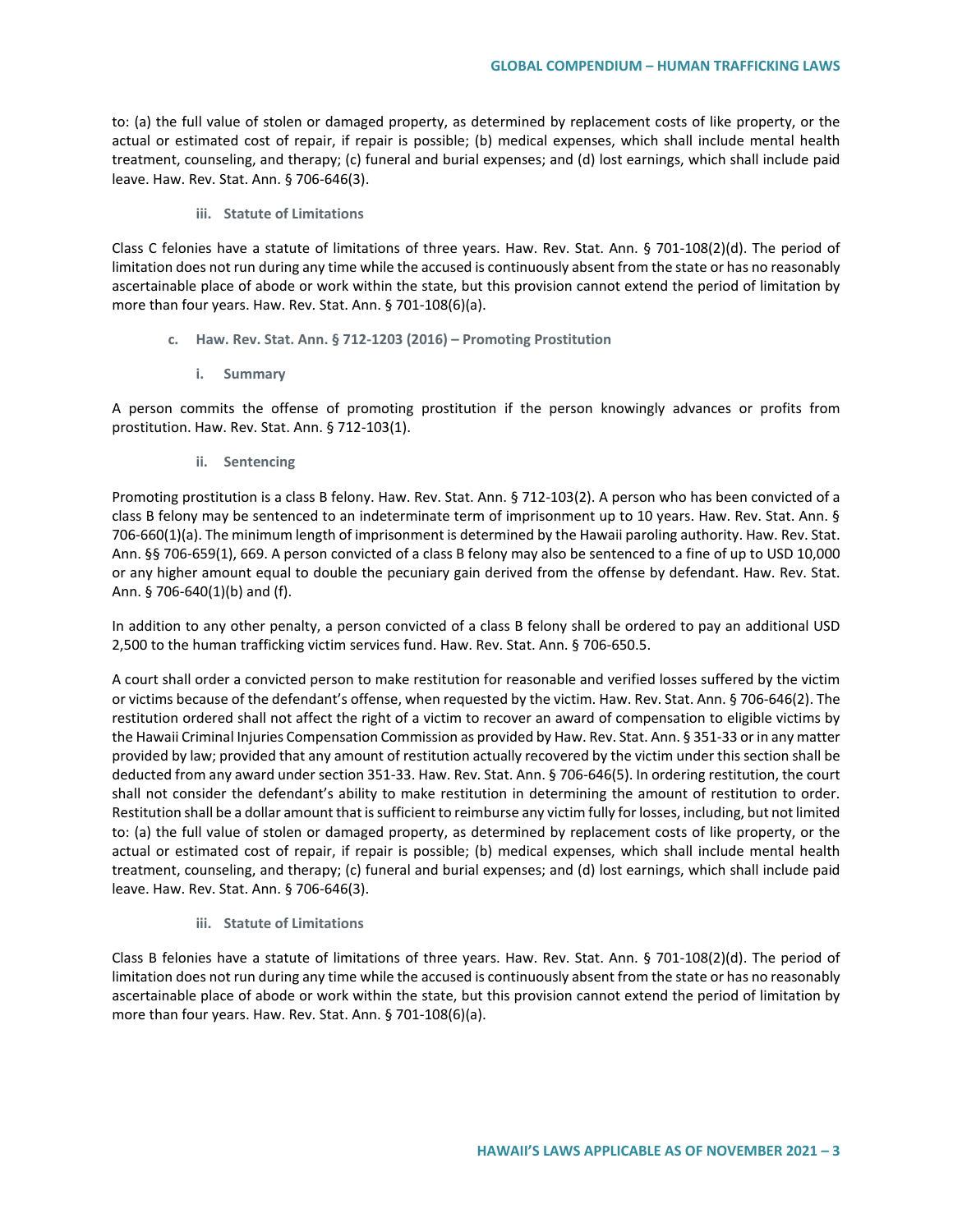- **d. Haw. Rev. Stat. Ann. § 712-1200 (2019) – Prostitution**
	- **i. Summary**

A person who "pay, agrees to pay, or offers to pay a fee to another to engage in sexual conduct" commits the offense of prostitution. Haw. Rev. Stat. Ann. § 712-1200(1).

**ii. Sentencing**

Prostitution is a petty misdemeanor in Hawaii. However, the person commits a class C felony if they "pay, agree[] to pay, or offer[] to pay a fee to another to engage in sexual conduct" in "reckless disregard of the fact that the other person is a victim of sex trafficking." Haw. Rev. Stat. Ann. § 712-1200(3)(b).

A person who has been convicted of a class C felony may be sentenced to an indeterminate term of imprisonment up to five years. Haw. Rev. Stat. Ann. § 706-660(1)(b). The minimum length of imprisonment shall be determined by the Hawaii paroling authority. Haw. Rev. Stat. Ann. §§ 706-660(1), 669. A person convicted of a class C felony may also be sentenced to a fine of up to USD 10,000 or any higher amount equal to double the pecuniary gain derived from the offense by defendant. Haw. Rev. Stat. Ann. § 706-640(1)(c) and (f). Haw. Rev. Stat. Ann. § 706-640(1)(a).

In addition to any other penalty, a person convicted of a class C felony shall be ordered to pay a USD 1,000 fee to the human trafficking victim services fund. Haw. Rev. Stat. Ann. § 706-650.5.

A court shall order a convicted person to make restitution for reasonable and verified losses suffered by the victim or victims because of the defendant's offense, when requested by the victim. Haw. Rev. Stat. Ann. § 706-646(2). The restitution ordered shall not affect the right of a victim to recover an award of compensation to eligible victims by the Hawaii Criminal Injuries Compensation Commission as provided by Haw. Rev. Stat. Ann. § 351-33 or in any matter provided by law; provided that any amount of restitution actually recovered by the victim under this section shall be deducted from any award under section 351-33. Haw. Rev. Stat. Ann. § 706-646(5). In ordering restitution, the court shall not consider the defendant's ability to make restitution in determining the amount of restitution to order. Restitution shall be a dollar amount that is sufficient to reimburse any victim fully for losses, including, but not limited to: (a) the full value of stolen or damaged property, as determined by replacement costs of like property, or the actual or estimated cost of repair, if repair is possible; (b) medical expenses, which shall include mental health treatment, counseling, and therapy; (c) funeral and burial expenses; and (d) lost earnings, which shall include paid leave. Haw. Rev. Stat. Ann. § 706-646(3).

## **iii. Statute of Limitations**

Class C felonies have a statute of limitations of three years. Haw. Rev. Stat. Ann. § 701-108(2)(d). The period of limitation does not run during any time while the accused is continuously absent from the state or has no reasonably ascertainable place of abode or work within the state, but this provision cannot extend the period of limitation by more than four years. Haw. Rev. Stat. Ann. § 701-108(6)(a).

- **e. Haw. Rev. Stat. Ann. § 707-720 (2008) – Kidnapping**
	- **i. Summary**

A person commits the offense of kidnapping if the person intentionally or knowingly restrains another person with intentions including to "[u]nlawfully obtain the labor or services of that person, regardless of whether related to the collection of a debt." Haw. Rev. Stat. Ann. § 707-720(1)(g).

**ii. Sentencing**

Kidnapping is a class A felony. Haw. Rev. Stat. Ann. §§ 707–720(2). Class A felonies are punishable by an indeterminate term of imprisonment of up to 20 years, without the possibility of suspension of sentence or probation. Haw. Rev. Stat. Ann. § 706-659. The minimum length of imprisonment is determined by the Hawaii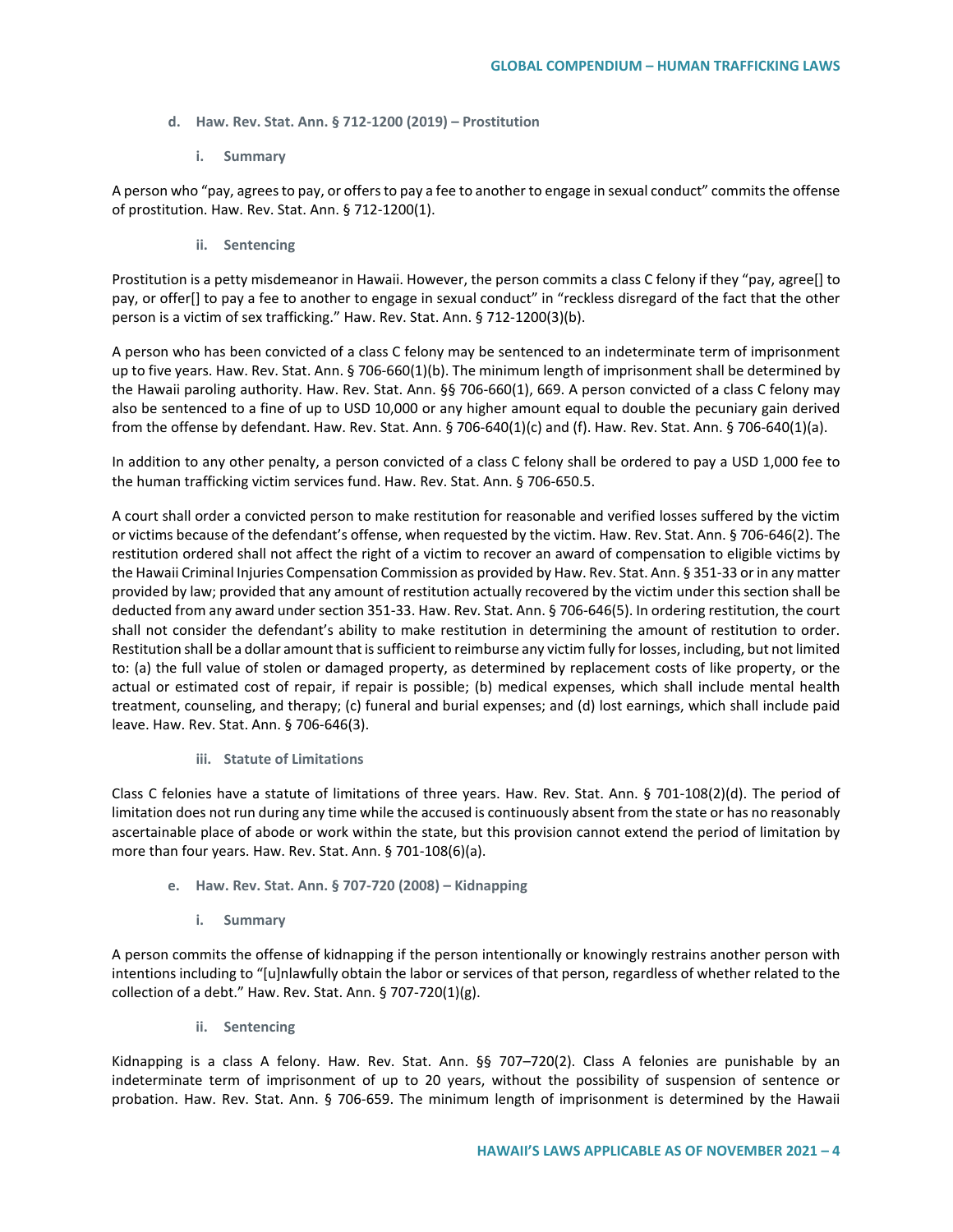paroling authority. Haw. Rev. Stat. Ann. § 706-659. A person convicted of a class A felony may also be sentenced to a fine of up to USD 50,000 or any higher amount equal to double the pecuniary gain derived from the offense by defendant. Haw. Rev. Stat. Ann. § 706-640(1)(a) and (f).

In addition to any other penalty, a person convicted of a class A felony shall be ordered to pay a USD 5,000 fee to the human trafficking victim services fund. Haw. Rev. Stat. Ann. § 706-650.5(1)(b), (2)(a), 4.

A court shall order a convicted person to make restitution for reasonable and verified losses suffered by the victim or victims because of the defendant's offense, when requested by the victim. Haw. Rev. Stat. Ann. § 706-646(2). The restitution ordered shall not affect the right of a victim to recover an award of compensation to eligible victims by the Hawaii Criminal Injuries Compensation Commission as provided by Haw. Rev. Stat. Ann. § 351-33 or in any matter provided by law; provided that any amount of restitution actually recovered by the victim under this section shall be deducted from any award under section 351-33. Haw. Rev. Stat. Ann. § 706-646(5). In ordering restitution, the court shall not consider the defendant's ability to make restitution in determining the amount of restitution to order. Restitution shall be a dollar amount that is sufficient to reimburse any victim fully for losses, including, but not limited to: (a) the full value of stolen or damaged property, as determined by replacement costs of like property, or the actual or estimated cost of repair, if repair is possible; (b) medical expenses, which shall include mental health treatment, counseling, and therapy; (c) funeral and burial expenses; and (d) lost earnings, which shall include paid leave. Haw. Rev. Stat. Ann. § 706-646(3).

#### **iii. Statute of Limitations**

Class A felonies have a statute of limitations of six years. Haw. Rev. Stat. Ann. § 701-108(2)(b). The period of limitation does not run during any time while the accused is continuously absent from the state or has no reasonably ascertainable place of abode or work within the state, but this provision cannot extend the period of limitation by more than four years. Haw. Rev. Stat. Ann. § 701-108(6)(a).

- **f. Haw. Rev. Stat. Ann. § 707-781 (2011) – Labor Trafficking in the First Degree**
	- **i. Summary**

A person commits the offense of labor trafficking in the first degree if the person intentionally or knowingly provides or obtains, or attempts to provide or obtain, another person for labor or services by any of the following means:

- (a) Any of the acts constituting extortion as described in [Haw. Rev. Stat. Ann. §] 707-764, except that for purposes of this paragraph, "labor" and "services" shall be as defined in [Haw. Rev. Stat. Ann. §] 707-780;
- (b) The acts constituting kidnapping as described in [Haw. Rev. Stat. Ann. §] 707-720(1)(a)–(g), except that for purposes of this paragraph, "labor" and "services" shall be as defined in [Haw. Rev. Stat. Ann. §] 707-780;
- (c) The acts described in [Haw. Rev. Stat. Ann. §] 707-721(1) or [Haw. Rev. Stat. Ann. §] 707-722, relating to unlawful imprisonment;
- (d) The acts described in [Haw. Rev. Stat. Ann. §§] 707-730, 707-731, or 707-732, relating to sexual assault in the first, second, or third degree;
- (e) Force, deadly force, or unlawful force;
- (f) The acts described in the definition of deception pursuant to [Haw. Rev. Stat. Ann. §] 708-800, or fraud, which means making material false statements, misstatements, or omissions to induce or maintain the person to engage or continue to engage in the labor or services;
- (g) Requiring that labor or services be performed to retire, repay, or service a real or purported debt, if performing the labor or services is the exclusive method allowed to retire, repay, or service the debt and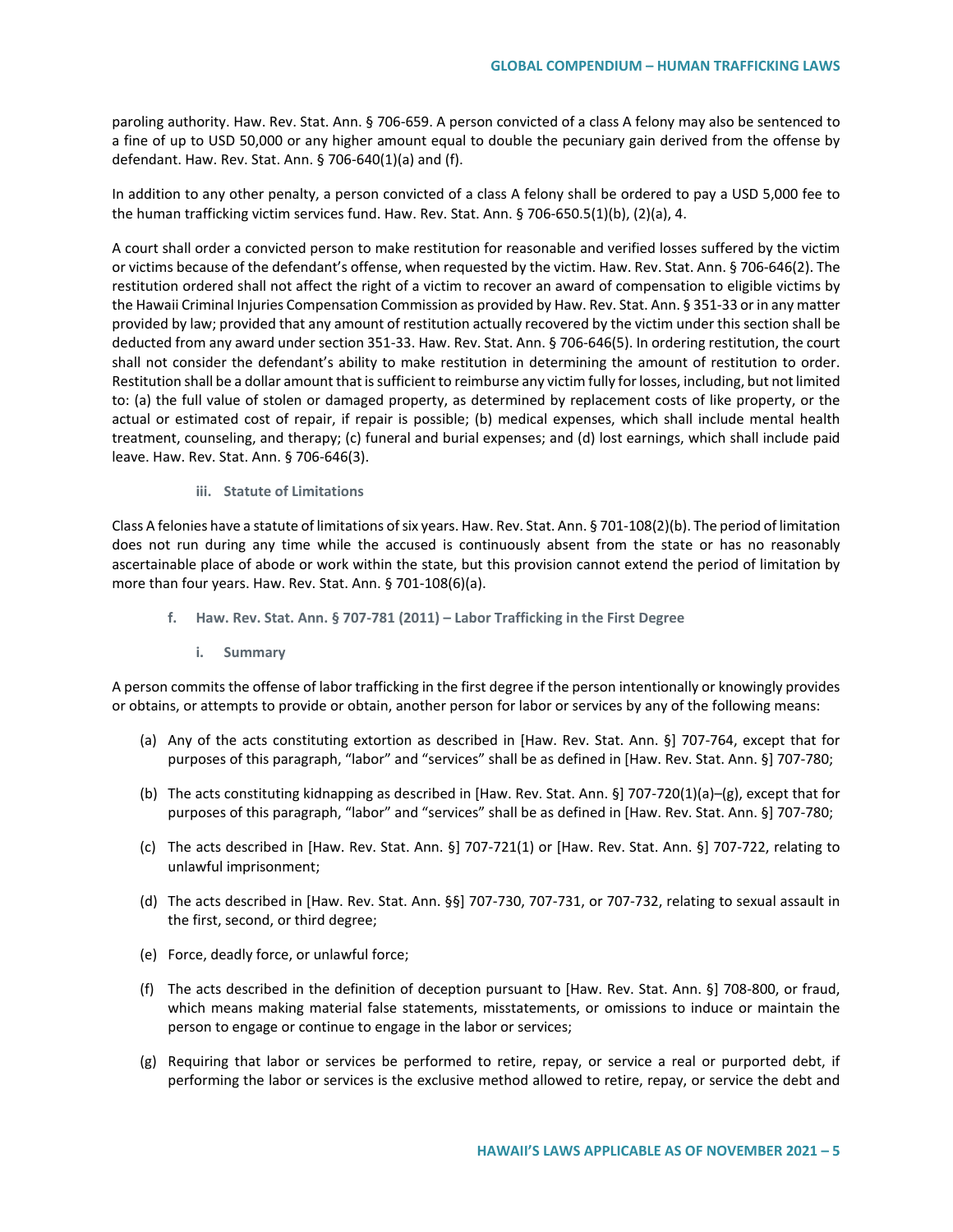the indebted person is required to repay the debt with direct labor in place of currency; provided that this shall not include labor or services performed by a child for the child's parent or guardian;

- (h) The acts described in either [Haw. Rev. Stat. Ann. §§] 707-710, 707-711, or 707-712, relating to assault;
- (i) Withholding any of the person's government-issued identification documents with the intent to impede the movement of the person;
- (j) Using any scheme, plan, or pattern intended to cause the person to believe that if the person did not perform the labor or services, then the person or a friend or a member of the person's family would suffer serious harm, serious financial loss, or physical restraint; or
- (k) Using or threatening to use any form of domination, restraint, or control over the person which, given the totality of the circumstances, would have the reasonably foreseeable effect of causing the person to engage in or to remain engaged in the labor or services.

Haw. Rev. Stat. Ann. § 707-781(1).

"Labor" means work of economic or financial value. Prostitution-related and obscenity-related activities as set forth in chapter 712 are not forms of "labor" under this statute. Haw. Rev. Stat. Ann. § 707-780.

"Services" means a relationship between a person and the actor, in which the person performs activities under the supervision of or for the benefit of the actor or a third party. Prostitution-related and obscenity-related activities as set forth in chapter 712 are not forms of "services" under this statute. Haw. Rev. Stat. Ann. § 707-780.

**ii. Sentencing**

Labor trafficking in the first degree is a class A felony. Haw. Rev. Stat. Ann. § 707-781(2). Class A felonies are punishable by an indeterminate term of imprisonment term of up to 20 years, without the possibility of suspension of sentence or probation. Haw. Rev. Stat. Ann. § 706-659. The minimum length of imprisonment is determined by the Hawaii paroling authority. Haw. Rev. Stat. Ann. §§ 706-659, 669. The defendant may also receive a fine of up to USD 50,000. Haw. Rev. Stat. Ann. § 706-640(1)(a). A person convicted of a class A felony may also be sentenced to a fine of up to USD 50,000 or any higher amount equal to double the pecuniary gain derived from the offense by defendant. Haw. Rev. Stat. Ann. § 706-640(1)(a) and (f).

In addition to any other penalty, a person convicted of a class A felony must pay a USD 5,000 fee to the human trafficking victim services fund. Haw. Rev. Stat. Ann. § 706-650.5.

A court shall order a convicted person to make restitution for reasonable and verified losses suffered by the victim or victims because of the defendant's offense, when requested by the victim. Haw. Rev. Stat. Ann. § 706-646(2). The restitution ordered shall not affect the right of a victim to recover an award of compensation to eligible victims by the Hawaii Criminal Injuries Compensation Commission as provided by Haw. Rev. Stat. Ann. § 351-33 or in any matter provided by law; provided that any amount of restitution actually recovered by the victim under this section shall be deducted from any award under section 351-33. Haw. Rev. Stat. Ann. § 706-646(5). In ordering restitution, the court shall not consider the defendant's ability to make restitution in determining the amount of restitution to order. Restitution shall be a dollar amount that is sufficient to reimburse any victim fully for losses, including, but not limited to: (a) the full value of stolen or damaged property, as determined by replacement costs of like property, or the actual or estimated cost of repair, if repair is possible; (b) medical expenses, which shall include mental health treatment, counseling, and therapy; (c) funeral and burial expenses; and (d) lost earnings, which shall include paid leave. Haw. Rev. Stat. Ann. § 706-646(3).

**iii. Statute of Limitations**

Class A felonies have a statute of limitations of six years. Haw. Rev. Stat. Ann. § 701-108(2)(b). The period of limitation does not run while the accused is continuously absent from the state or has no reasonably ascertainable place of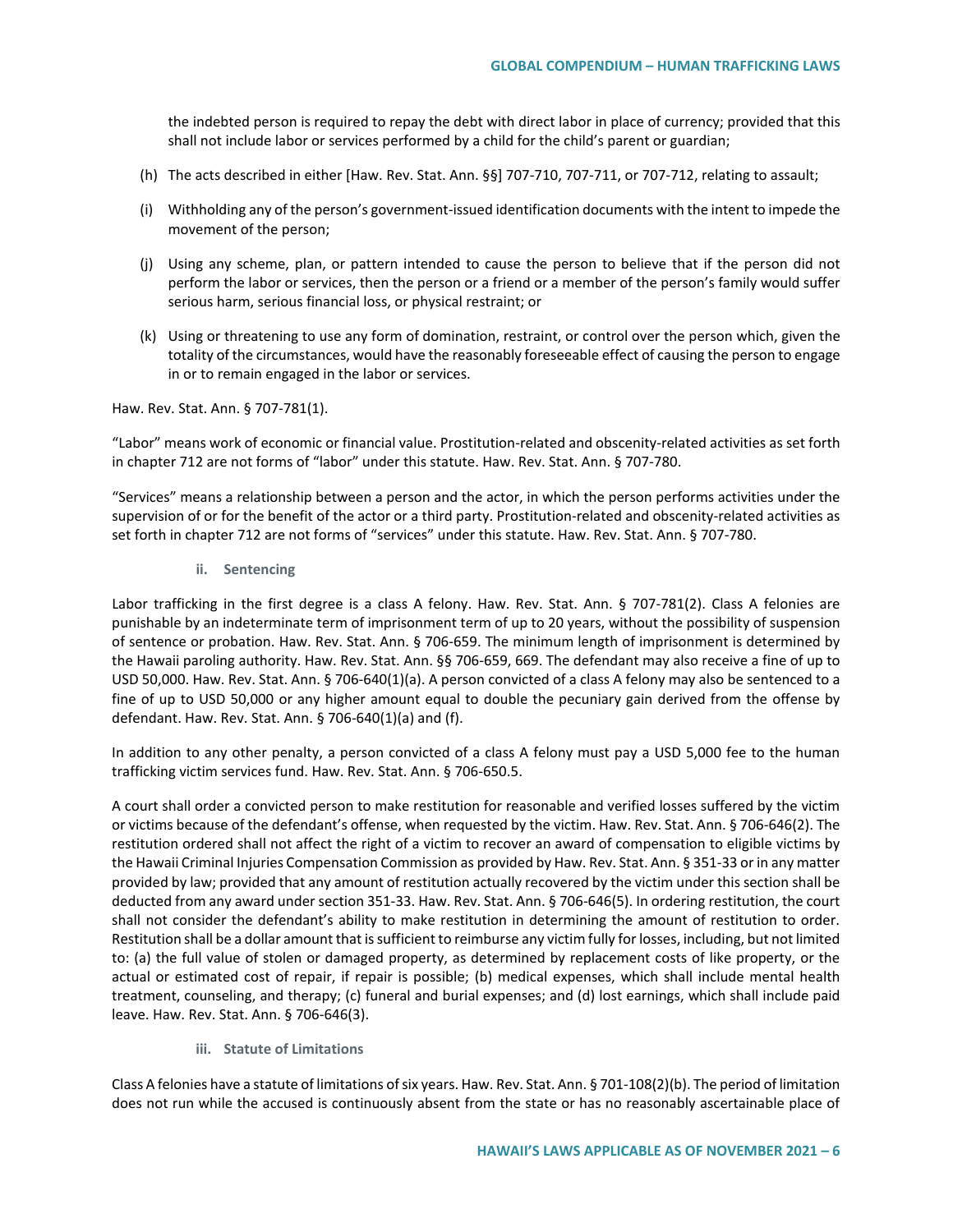abode or work within the state, but this provision cannot extend the period of limitation by more than four years. Haw. Rev. Stat. Ann. § 701-108(6)(a).

- **g. Haw. Rev. Stat. Ann. § 707-782 (2011) – Labor Trafficking in the Second Degree**
	- **i. Summary**

A person commits the offense of labor trafficking in the second degree if the person knowingly:

- (a) Acts as an individual or uses a licensed business or business enterprise to aid another in a venture knowing that the other person in that venture is committing the offense of labor trafficking in the first degree; or
- (b) Benefits, financially or by receiving something of value, from participation in a venture knowing or in reckless disregard of the fact that another person has engaged in any act described in paragraph (a) in the course of that venture or that another person in that venture is committing the offense of labor trafficking in the first degree.

Haw. Rev. Stat. Ann. § 707-782(1).

**ii. Sentencing**

Labor trafficking in the second degree is a class B felony. Haw. Rev. Stat. Ann. § 707-782(2). A person who has been convicted of a class B felony may be sentenced to an indeterminate term of imprisonment up to 10 years. Haw. Rev. Stat. Ann. § 706-660(1)(a). The minimum length of imprisonment is determined by the Hawaii paroling authority. Haw. Rev. Stat. Ann. §§ 706-659(1), 669. A person convicted of a class B felony may also be sentenced to a fine of up to USD 10,000 or any higher amount equal to double the pecuniary gain derived from the offense by defendant. Haw. Rev. Stat. Ann. § 706-640(1)(b) and (f).

Labor trafficking in the second degree is a class A felony if the violation involves: kidnapping or an attempt to kidnap; sexual assault in the first, second, or third degree; the attempt to commit sexual assault in the first, second, or third degree; an attempt to cause the death of a person; or a death results. Haw. Rev. Stat. Ann. § 707-782(2). Class A felonies are punishable by an imprisonment term of up to 20 years, without the possibility of suspension of sentence or probation. Haw. Rev. Stat. Ann. § 706-659.

In addition to any other penalty, a person convicted of a class B felony must pay a USD 2,500 fee to the human trafficking victim services fund. Haw. Rev. Stat. Ann. § 706-650.5.

A court shall order a convicted person to make restitution for reasonable and verified losses suffered by the victim or victims because of the defendant's offense, when requested by the victim. Haw. Rev. Stat. Ann. § 706-646(2). The restitution ordered shall not affect the right of a victim to recover an award of compensation to eligible victims by the Hawaii Criminal Injuries Compensation Commission as provided by Haw. Rev. Stat. Ann. § 351-33 or in any matter provided by law; provided that any amount of restitution actually recovered by the victim under this section shall be deducted from any award under section 351-33. Haw. Rev. Stat. Ann. § 706-646(5). In ordering restitution, the court shall not consider the defendant's ability to make restitution in determining the amount of restitution to order. Restitution shall be a dollar amount that is sufficient to reimburse any victim fully for losses. Including, but not limited to: (a) the full value of stolen or damaged property, as determined by replacement costs of like property, or the actual or estimated cost of repair, if repair is possible; (b) medical expenses, which shall include mental health treatment, counseling, and therapy; (c) funeral and burial expenses; and (d) lost earnings, which shall include paid leave. Haw. Rev. Stat. Ann. § 706-646(3).

Upon conviction of labor trafficking in the second degree, the court shall order that any and all business licenses issued by the state be revoked for the business or enterprise that a defendant used to aid in the offense of labor trafficking in the second degree. The court, in its discretion, may reinstate a business license upon petition to the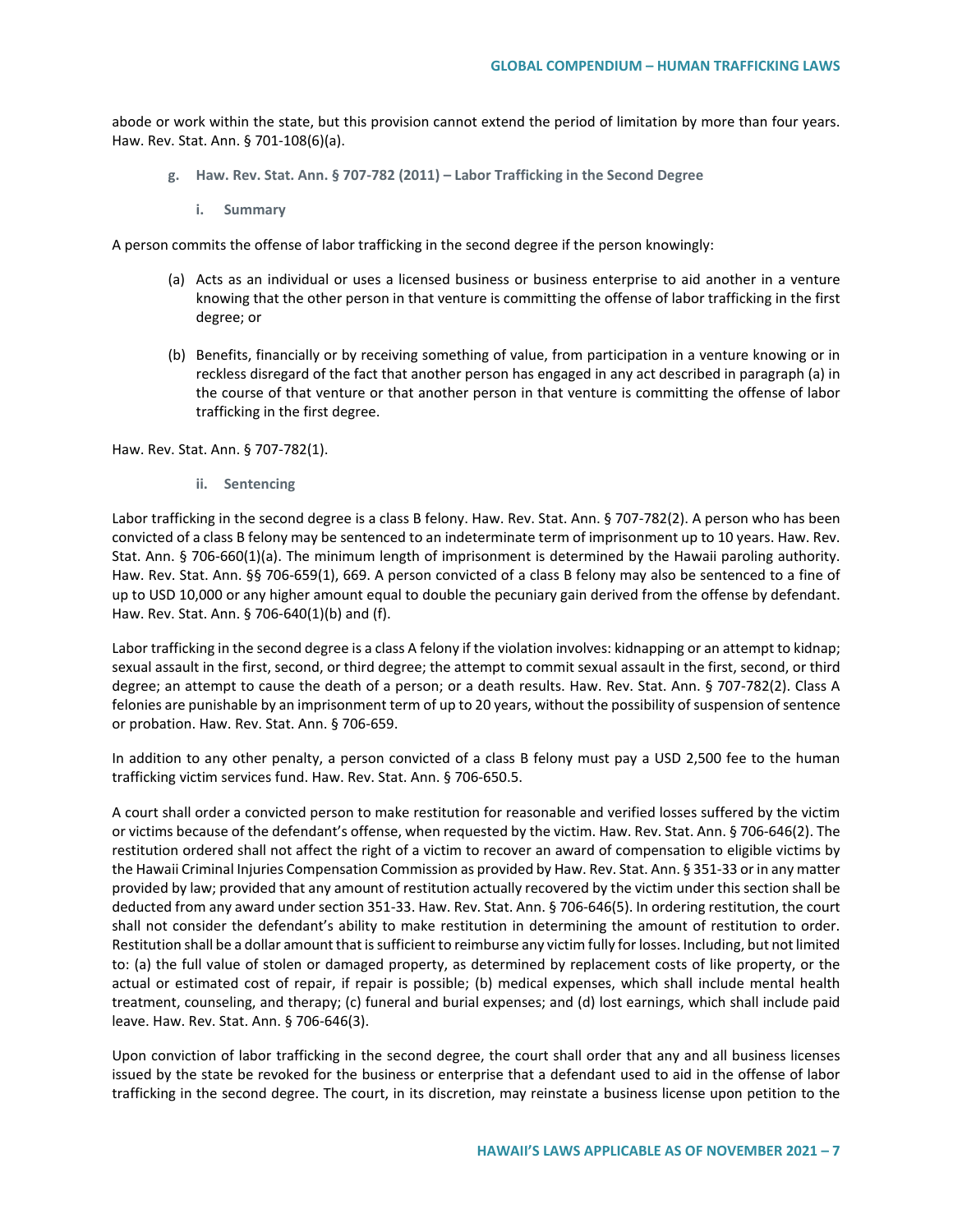court by any remaining owner or partner of the business or enterprise who was not convicted of labor trafficking in the first or second degree. Haw. Rev. Stat. Ann. § 707-782(3).

**iii. Statute of Limitations**

A class A felony has a statute of limitations of six years. Haw. Rev. Stat. Ann. § 701-108(2)(b). A class B felony has a statute of limitations of three years. Haw. Rev. Stat. Ann. § 701-108(2)(d). The period of limitation does not run while the accused is continuously absent from the state or has no reasonably ascertainable place of abode or work within the state, but this provision cannot extend the period of limitation by more than four years. Haw. Rev. Stat. Ann. § 701-108(6)(a).

**h. Haw. Rev. Stat. Ann. § 712A-4 (2019) – Offenses and Property Subject to Forfeiture**

Offenses for which property is subject to forfeiture include sex trafficking, labor trafficking, promoting child abuse, promoting prostitution, commercial sexual exploitation of a minor, habitual commercial sexual exploitation, and electronic enticement of a child that is chargeable as a felony offense under state law. Haw. Rev. Stat. Ann. § 712A-4. Property subject to forfeiture includes property "used or intended for use in the commission of, attempt to commit, or conspiracy to commit a covered offense, or which facilitated or assisted such activity." Haw. Rev. Stat. Ann. § 712A-5(1)(b).

**i. Haw. Rev. Stat. Ann. § 842-2 (1972) – Ownership or Operation of Business by Certain Persons Prohibited**

It is unlawful in Hawaii to receive any income derived, directly or indirectly, from a racketeering activity. Haw. Rev. Stat. Ann. § 842-2(1). "Racketeering activity" means "any act or threat involving but not limited to murder, kidnapping, gambling, criminal property damage, robbery, bribery, extortion, labor trafficking, unlicensed sale of liquor, theft, or prostitution, or any dealing in narcotic or other dangerous drugs that is chargeable as a crime under state law and punishable by imprisonment for more than one year." Haw. Rev. Stat. Ann. § 842-1.

**2. Online Child Sexual Exploitation and Child Pornography Offenses**

Haw. Rev. Stat. Ann. § 707-733.6 – Continuous Sexual Assault of a Minor Under the Age of Fourteen Years

| Haw. Rev. Stat. Ann. § 707-750 – Promoting Child Abuse in the First Degree                      |
|-------------------------------------------------------------------------------------------------|
| Haw. Rev. Stat. Ann. § 707-751 – Promoting Child Abuse in the Second Degree                     |
| Haw. Rev. Stat. Ann. § 707-752 – Promoting Child Abuse in the Third Degree                      |
| Haw. Rev. Stat. Ann. § 707-756 – Electronic Enticement of a Child in the First Degree           |
| Haw. Rev. Stat. Ann. § 707-757 – Electronic Enticement of a Child in the Second Degree          |
| Haw. Rev. Stat. Ann. § 708-893 – Use of a Computer in the Commission of a Separate Crime        |
| Haw. Rev. Stat. Ann. $\S$ 708-1209.1 – Solicitation of a Minor for Prostitution                 |
| Haw. Rev. Stat. Ann. § 712-1211 – Displaying Indecent Matter                                    |
| Haw. Rev. Stat. Ann. § 712-1215 – Promoting Pornography for Minors                              |
| Haw. Rev. Stat. Ann. § 712-1215.5 – Promoting Minor-Produced Sexual Images in the First Degree  |
| Haw. Rev. Stat. Ann. § 712-1215.6 - Promoting Minor-Produced Sexual Images in the Second Degree |
|                                                                                                 |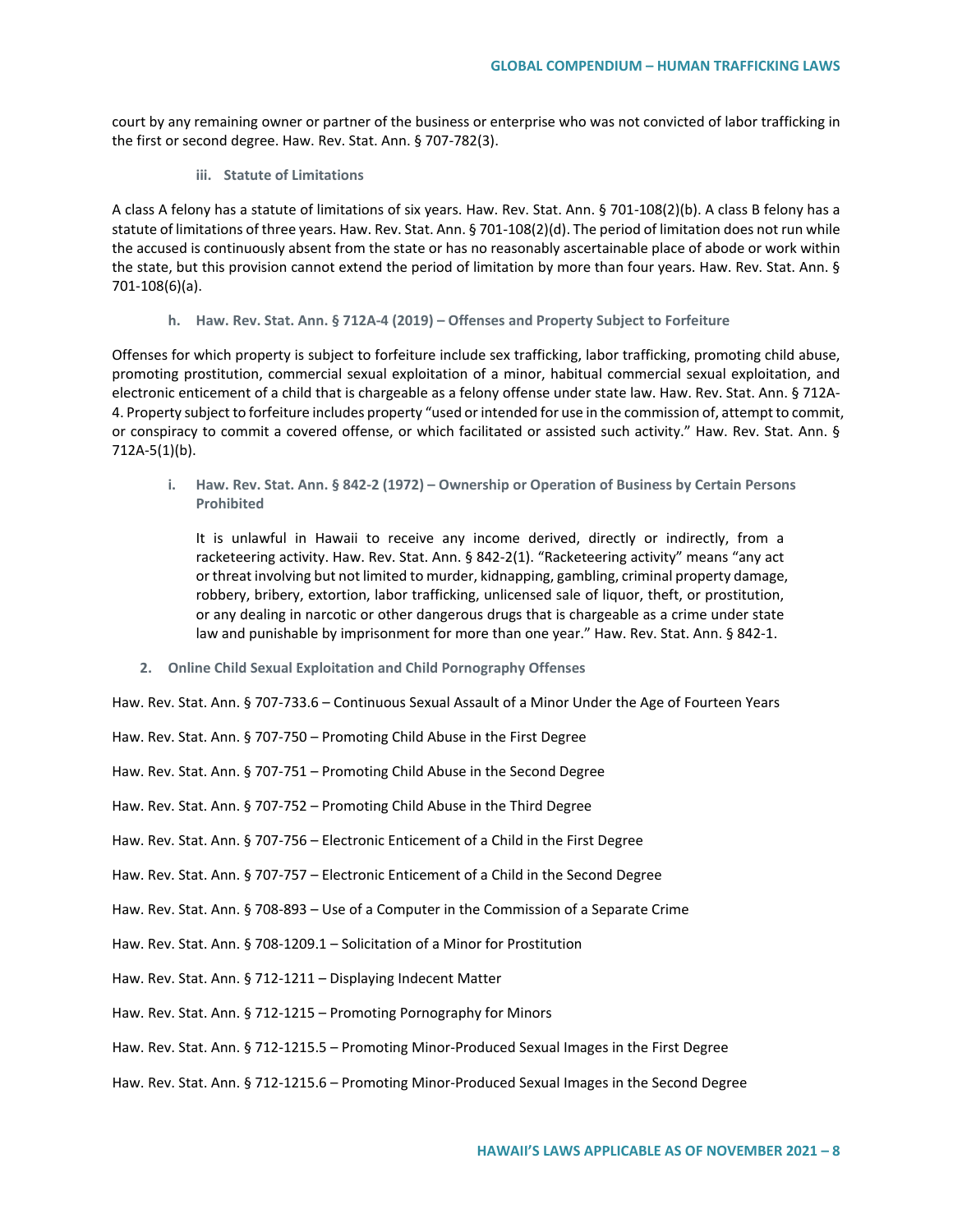Haw. Rev. Stat. Ann. § 712-1218 – Failure to Maintain Age Verification Records of Sexual Performers

Haw. Rev. Stat. Ann. § 712-1219 – Failure to Affix Information Disclosing Location of Age Verification Records of Sexual Performers

**3. Haw. Rev. Stat. Ann. § 846E-2 (2021) – Sex Offender Registry**

Hawaii requires "covered offender[s]" to register as a "covered offender" with the attorney general whenever the covered offender, "whether or not a resident of this State, remains in this State for more than ten days or for an aggregate period exceeding thirty days in one calendar year." Haw. Rev. Stat. Ann. § 846E-2. In Hawaii, covered offenders include individuals convicted of sex trafficking violations under Haw. Rev. Stat. Ann. §§ 712-1202(1), 712- 1203(1), and 712-1209.1; individuals convicted of violations under Haw. Rev. Stat. Ann. §§ 707-730(1), 707-731(1), 707-732(1), 707-733(1)(a), and 707-733.6; and individuals convicted of violations of any "crimes against minors" not included in the above violations. Haw. Rev. Stat. Ann. § 846E-1.

## **B. Civil Liability Statutes**

- **1. Haw. Rev. Stat. Ann. § 663J-3 (2016) – Lawsuit for Coercion into Prostitution or Sex Trafficking**
	- **a. Summary**

An individual may bring a civil lawsuit against a person who:

- (i) Coerced the individual into prostitution or to remain in prostitution, or subjected the individual to sex trafficking;
- (ii) Used coercion to collect or receive any of the individual's earnings derived from prostitution or from being the subject of sex trafficking; or
- (iii) Hired, or attempted to hire the individual to engage in prostitution, when a reasonable person would believe that the individual was coerced into prostitution by another person or was being subjected to sex trafficking.

Haw. Rev. Stat. Ann. § 663J-3.

Acts that may serve as evidence in support of a civil lawsuit brought under section 663J-3 include, but are not limited to: (1) physical force or threats of physical force; (2) physical or mental torture; (3) leading an individual to believe that the individual will be protected from violence or arrest; (4) kidnapping; (5) blackmail; (6) extortion; (7) threat of criminal prosecution for any violation of the law; (8) threat of interference with parental rights; (9) restriction or interference with speech or communication with others; (10) isolation; (11) exploitation of pornographic performance; (12) interference with opportunities for education; (13) destroying property of the individual; (14) restriction of movement; or (15) in the case of a person coerced while a minor: (A) exploiting needs for food, shelter, safety, affection, or intimate relationship; (B) exploiting a condition of developmental disability, cognitive limitation, affective disorder, or substance dependency; (C) promise of legal benefit, such as posting bail, procuring an attorney, protecting from arrest, or promising unionization; (D) promise of financial rewards; or (E) defining the terms of an individual's employment or working conditions in a manner that is likely to lead to the individual's use in prostitution.

On motion by a government agency or prosecution for promoting prostitution or sex trafficking, a civil lawsuit brought under section 663J-3 shall be stayed until the completion of the criminal investigation or prosecution that gave rise to the motion for a stay of the action. Haw. Rev. Stat. Ann. § 663J-8.

**b. Damages and Other Relief**

An individual entitled to bring a lawsuit under this section may recover all of the following: (1) economic damages proximately caused by coercion into prostitution or being the subject of sex trafficking; (2) noneconomic damages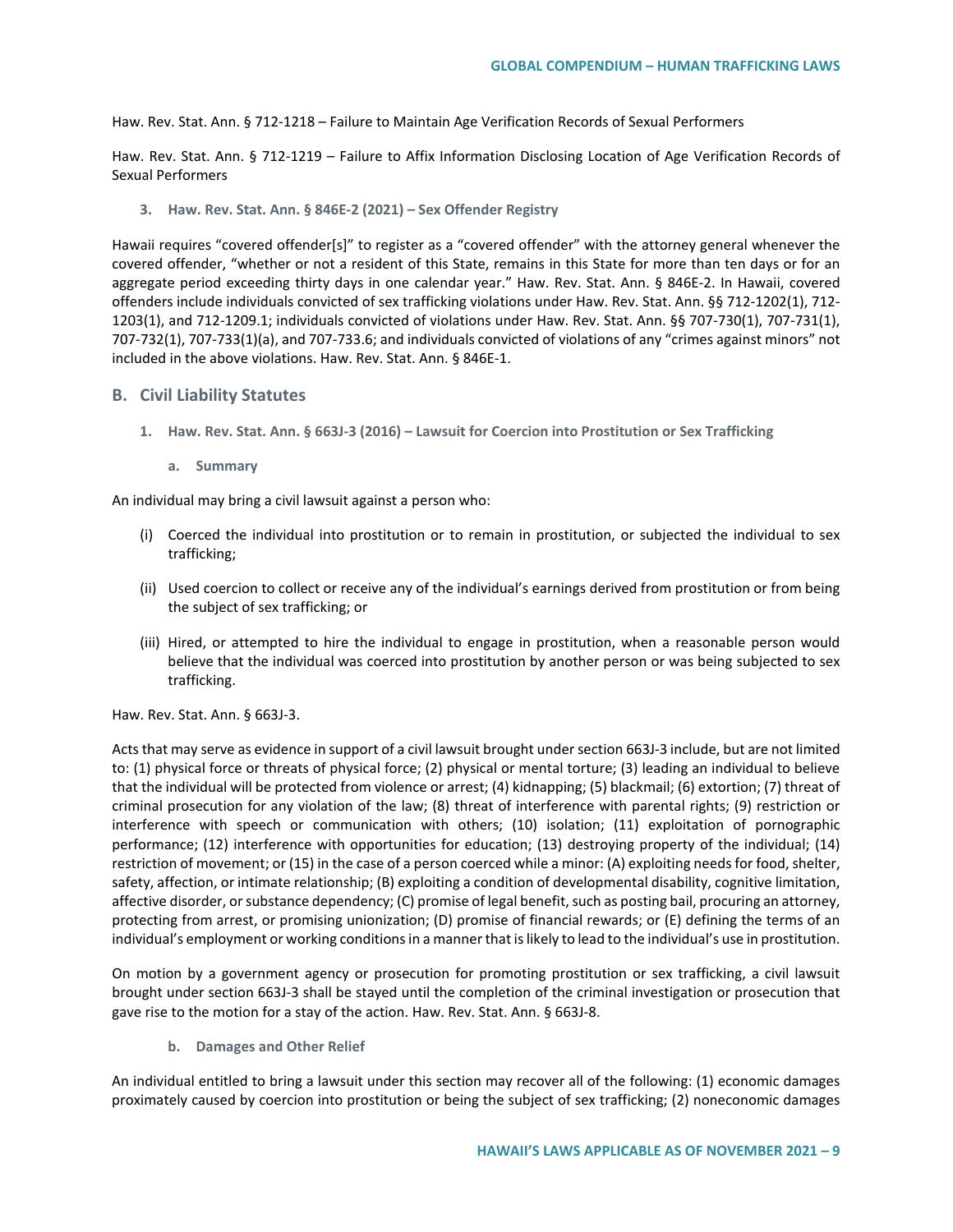proximately caused by coercion into prostitution or being the subject of sex trafficking; (3) exemplary damages; (4) reasonable attorney's fees; and (5) costs of suit, including reasonable expenses for expert testimony. Haw. Rev. Stat. Ann. § 663J-5.

> These remedies do not restrict the right of any individual to bring a lawsuit under other law, including common law, to recover damages arising out of the use of the individual in prostitution, or subjecting the individual to sex trafficking, or the coercion incident to the individual being used in prostitution or sex trafficking; nor does this chapter limit or restrict the liability of any person under other law. Haw. Rev. Stat. Ann. § 663J-9.

**c. Statute of Limitations**

The statute of limitations for commencing a civil lawsuit under section 663J-3 is six years. The limitation period does not run during the minority of the individual who engages in prostitution, or any time a government agency is investigating a criminal offense against the defendant, or a criminal offense charge, information, or indictment is pending against the defendant. Haw. Rev. Stat. Ann. § 663J-7.

- **2. Haw. Rev. Stat. Ann. § 657-1.8(a) (2018) – Civil Lawsuit Arising from Sexual Offenses** 
	- **a. Summary**

A civil lawsuit for the sexual abuse of a minor "shall be based upon sexual acts that constituted or would have constituted a criminal offense under part V or VI of chapter 707." Haw. Rev. Stat. Ann. § 657-1.8(a). Criminal offenses in parts V and VI of chapter 707 include sexual offenses, promoting child abuse (which includes child pornography offenses), and electronic enticement of a child. *See* Haw. Rev. Stat. Ann. §§ 707-730, 707-731, 707-732, 707-750, 707-751, 707-756, 707-757.

A civil lawsuit may also be brought against a legal entity if: (1) the person who committed the act of sexual abuse against the victim was employed by an institution, agency, firm, business, corporation, or other public or private legal entity that owed a duty of care to the victim; or (2) the person who committed the act of sexual abuse and the victim were engaged in an activity over which the legal entity had a degree of responsibility or control. Haw. Rev. Stat. Ann. § 657-1.8(b).

In a civil lawsuit under this section, the plaintiff's attorney shall file a certificate of merit that will be sealed and remain confidential. The certificate of merit shall contain a notarized statement by a licensed psychologist, marriage and family therapist, mental health counselor, or clinical social worker knowledgeable in the relevant facts and issues involved in the lawsuit and who is not a party to the civil lawsuit that sets forth the facts and opinions relied upon to conclude that there is a reasonable basis to believe that the plaintiff was subject to one or more acts that would result in the injury or condition specified in this section. Haw. Rev. Stat. Ann. § 657-1.8(d).

**b. Damages and Other Relief**

Damages against the legal entity will be awarded under this subsection only if there is a finding of gross negligence on the part of the legal entity. Haw. Rev. Stat. Ann. § 657-1.8(b).

A defendant against whom a civil lawsuit is commenced may recover attorney's fees if the court determines that a false accusation was made with no basis in fact and with malicious intent. A verdict in favor of the defendant shall not be the sole basis for a determination that an accusation had no basis in fact and was made with malicious intent. The court shall make an independent finding of an improper motive prior to awarding attorney's fees under this section. Haw. Rev. Stat. Ann. § 657-1.8(c).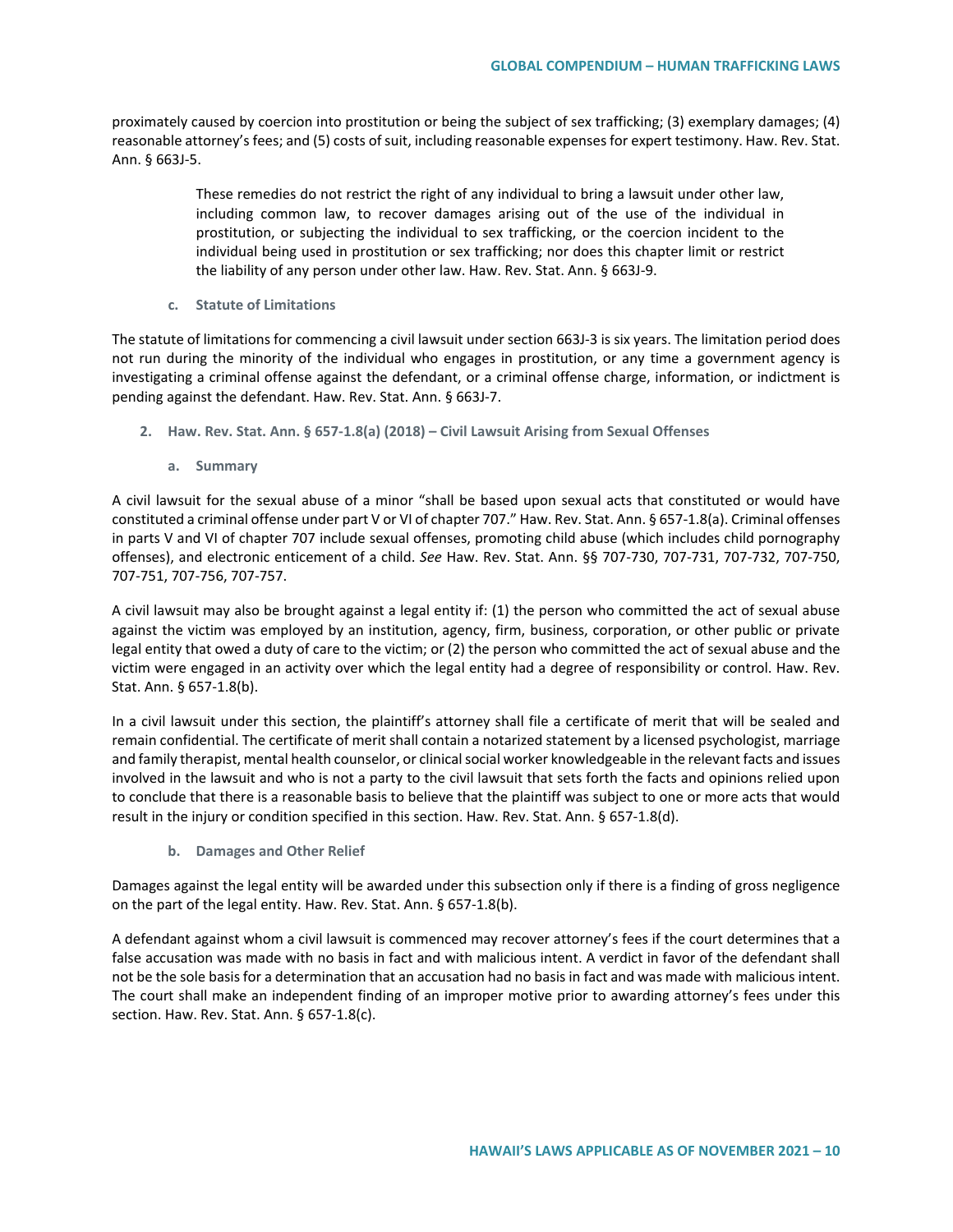#### **c. Statute of Limitations**

No lawsuit for the recovery of damages based on physical, psychological, or other injury or condition suffered by a minor arising from the sexual abuse of the minor by any person shall be commenced against the person who committed the act of sexual abuse more than either: (1) eight years after the eighteenth birthday of the minor or the person who committed the act of sexual abuse attains the age of majority, whichever occurs later; or (2) three years after the date the minor discovers or reasonably should have discovered that psychological injury or illness occurring after the minor's eighteenth birthday was caused by the sexual abuse, whichever comes later. Haw. Rev. Stat. Ann. § 657-1.8(b).

# **C. Additional Statutes Specific to Human Trafficking**

**1. Haw. Rev. Stat. Ann. § 371-20 (2015) – National Human Trafficking Resource Center Hotline**

Massage therapy establishments employing five or more persons, employers of one or more erotic or nude massagers or exotic or nude dancers, and holders of class 5 or 11 liquor licenses must post National Human Trafficking Resource Hotline information on a sign containing specified information and are subject to a civil fine of not more than USD 100 for failure to do so. Each day the violation continues shall constitute a separate offense.

**2. Haw. Rev. Stat. Ann. § 387-2 (2014) – Minimum Wages**

Employers must comply with Hawaii's minimum wage laws and notice requirements. Haw. Rev. Stat. Ann. §§ 387-2, 387-6. Employees may recover the amount of their unpaid minimum wages or unpaid overtime compensation, and in case of willful violation can recover an additional equal amount as liquidated damages. Successful employees may also recover reasonable attorney's fees and costs. An employer is subject to criminal penalties and penalties payable directly to a harmed employee for any willful violations of Hawaii's wage and hour laws. Haw. Rev. Stat. Ann. § 387- 12.

More information can be found at[: https://labor.hawaii.gov/wsd/unpaid-wages/.](https://labor.hawaii.gov/wsd/unpaid-wages/)

**3. Haw. Rev. Stat. Ann. § 706-650.5 (2016) – Human Trafficking Victim Services Fund**

Hawaii has a special human trafficking victim services fund to be used to supplement programs, grants, or purchase of service contracts that support or provide comprehensive services to victims of trafficking crimes.

**4. Haw. Rev. Stat. Ann. § 712-1209.6 (2019) –Prostitution; Motion to Vacate Conviction**

A person convicted of prostitution or other related offenses may file a motion to vacate the conviction if the person is not convicted of any other criminal offense within three years after the date of the original conviction.

**5. Haw. Rev. Stat. Ann. § 801G-2 (2019) – Address Confidentiality Program**

This section establishes an address confidentiality program, which assigns a substitute address to victims "of domestic abuse, a sexual offense, or stalking" to protect the confidentiality of the actual address of a victim of domestic abuse, a sexual offense, or stalking and to prevent the victim's assailants or potential assailants from finding the victim through public records.

## **D. Significant Cases**

No significant cases regarding Hawaii's human trafficking laws were found.

## **E. Academic Research/Papers**

Dominque Roe-Sepowitz & Khara Jabola-Carolus, *Sex Trafficking In Hawai'i, Part I: Exploring Online Sex Buyers* (Sept. 2018):